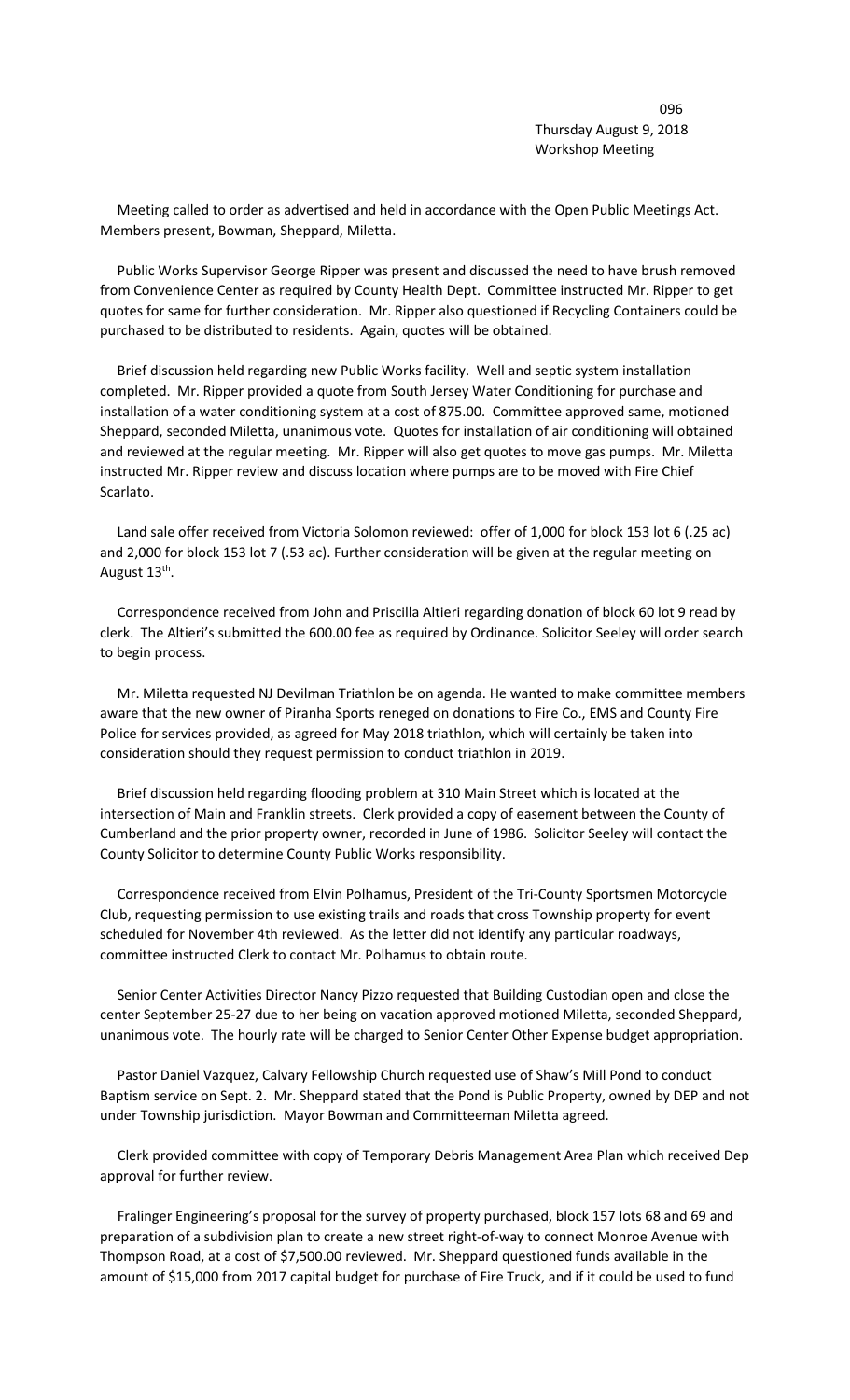<u>097 - Johann Stein, amerikansk politik (</u> August 9, 2018 Continued

this project. Clerk will request CFO to research same.

 Correspondence regarding NJDOT 2019 State Aid Programs provided to Committee. Mr. Sheppard stated that once the new road connecting Thompson and Monroe is created, he would like to make application for Thompson and Monroe to be paved. All agreed as the roadway is heavily traveled, and used by both Fire & EMS, saving time responding to calls in DeCarlo Tract and Ramah Road.

 Payment of approved vouchers authorized, motioned Sheppard, seconded Miletta, unanimous roll call vote.

 Clerk/ Collector advised that Willie Mae Kent has expressed an interest in purchasing an assignment on Tax Sale Certificate 17-00117, block 244 lot 2. As committee was agreeable, assignment documents will be prepared for further consideration to take place at the September 10, 2018 regular meeting.

 With no further business to discuss, meeting adjourned at 8:55 pm, motioned Miletta, seconded Sheppard.

 $\overline{\phantom{a}}$  , and the contract of the contract of the contract of the contract of the contract of the contract of the contract of the contract of the contract of the contract of the contract of the contract of the contrac

Ruth Dawson, Clerk

 Monday August 13, 2018 Regular Monthly Meeting

 Meeting called to order as advertised, and held in accordance with the Open Public Meetings Act. Members present: Bowman, Sheppard, Miletta.

Following the flag salute, minutes of the July 5<sup>th</sup> and 9<sup>th</sup> meetings were approved, motioned Miletta, seconded Sheppard, unanimous vote. Reports for the month of July accepted, motioned Sheppard, seconded Miletta, unanimous vote.

 Resolution 2018-42, Cancel Tax Sale Certificates No. 060038, 070044, and 080052, 141 Main Street, Purchased by Independent Investors, Assigned to KKR Holdings, LLC, and redeemed through Bankruptcy plan, approved, motioned Miletta, seconded Sheppard, unanimous vote.

Resolution 2018-43, Extending grace period on 3rd quarter tax installment to August 27<sup>th</sup> approved, motioned Sheppard, seconded Miletta, unanimous vote. Clerk advised that bills were mailed July 30<sup>th</sup>, and by statute you must allow 25 days from date of mailing. Also, payments received after the 27<sup>th</sup> will be subject to interest calculated from the 1st.

 Scott Vanneman, Block 136 lot 31.21 applied for and was granted an exempt veteran status, which created an overpayment for the year 2018. Refund of 1,102.34 authorized motioned Sheppard, seconded Miletta, unanimous vote, Resolution 2018-44.

 Land sale offer received from John & Terri DelVicario for purchase of Block 18 lot 5 in the amount of 1,000.00 and Block 18 lot 8, 2,000.00 reviewed. Resolution 2018-45, Authorization to conduct a land sale on Monday September 10, 2018 approved, motioned Sheppard, seconded Bowman, unanimous vote. Lots to be offered: Block 18 lots 6 and 8, and block 153 lots 6 and 7.

 Resolution 2018-46, Authorization for the Tax Collector to apply overpayments created by reduced assessments approved, motioned Miletta, seconded Sheppard, unanimous vote.

 Resolution 2018-47, Insertion of revenue, 13,598.00, Municipal Alliance, Chapter 159 approved, motioned Sheppard, seconded Miletta, unanimous vote.